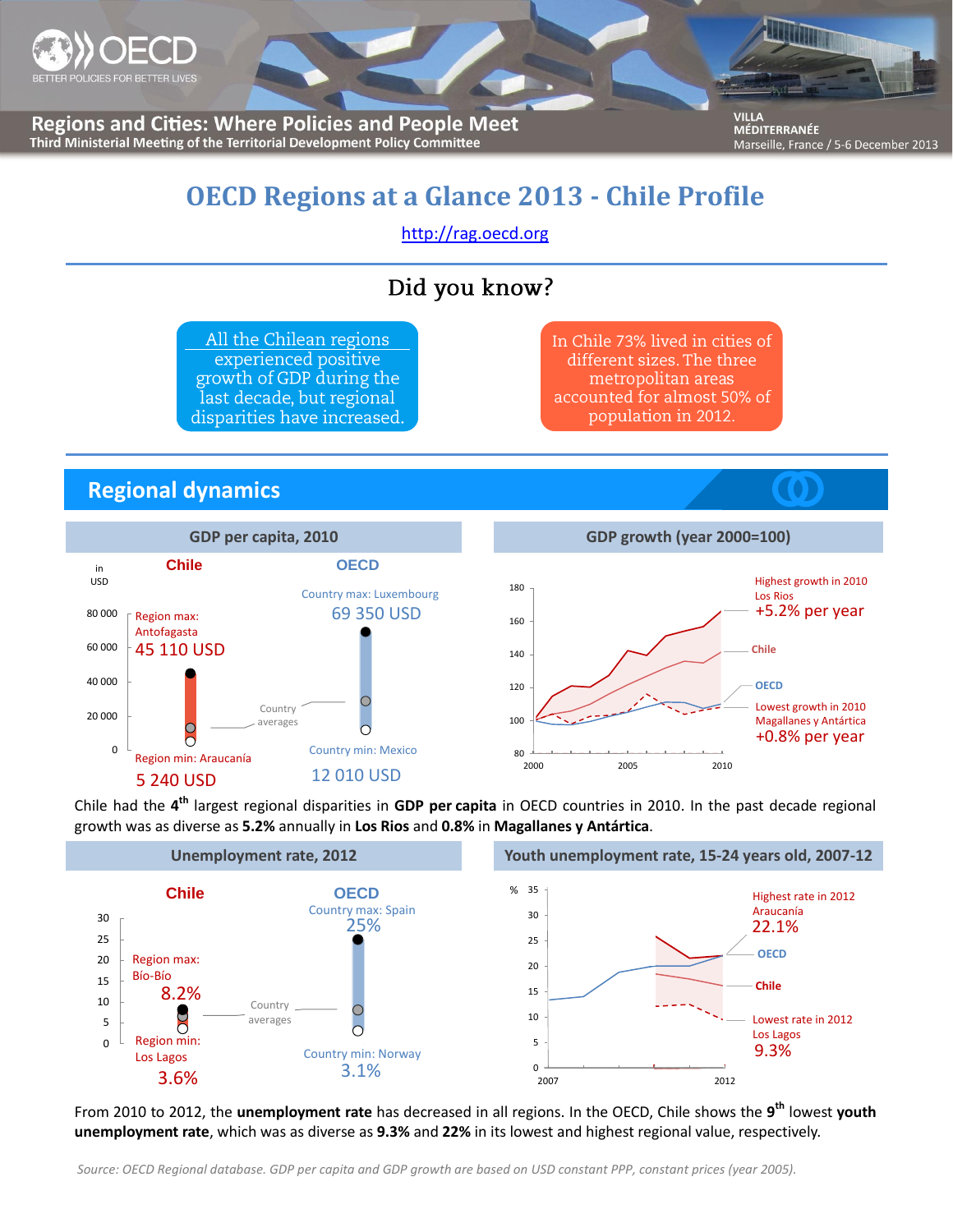## **Regional dynamics**



*How to read the graph: For each dimension, regions have been assigned values from 0 to 10 based on their rank among all OECD regions and on the latest available data: 10 is the best performance and 0 is the lowest. The OECD median region is equal to 5. The more the radar graph is covered, the better the performance of the region among OECD regions.*

Antofagasta fares better than the OECD median region for education and labour, while it ranks below the OECD median region for income, innovation, and environment. Araucanía, the Chilean region with the lowest GDP per capita in the country, ranks below the median OECD region in all dimensions except for quality of environment.

| <b>Dimensions</b> | <b>Indicators</b>                                         | Antofagasta | <b>Araucanía</b> | <b>Chile</b> | <b>OECD</b> average |
|-------------------|-----------------------------------------------------------|-------------|------------------|--------------|---------------------|
| Income            | Household income per capita,<br>2010 (USD PPP per capita) | 5801        | 3898             | 6 2 7 5      | 18775               |
| Labour            | Unemployment rate, 2012 (%)                               | 4.8         | 7.6              | 6.6          | 8.1                 |
| Education         | Share of work force with tertiary<br>education, 2010 (%)  | 40.8        | 23.4             | 31.2         | 28.4                |
| Health            | Life expectancy, 2010 (years)                             | 75.7        | 76.7             | 79.0         | 79.8                |
| Environment       | $CO2$ per capita, 2008 (tonnes per<br>person)             | 25.8        | 2.8              | 4.3          | 10.7                |
| Innovation        | No. of patents per million people,<br>2010                | 3.5         | 1.0              | 6.0          | 108.8               |

*Source: OECD Regional database. Household disposable income per capita data are based on USD constant PPP, constant prices (year 2005). Note: OECD regions refer to the first administrative tier of sub-national government; Chile is composed by 15 Regions.*

#### **How do the richest and poorest regions fare on social and environmental dimensions?**